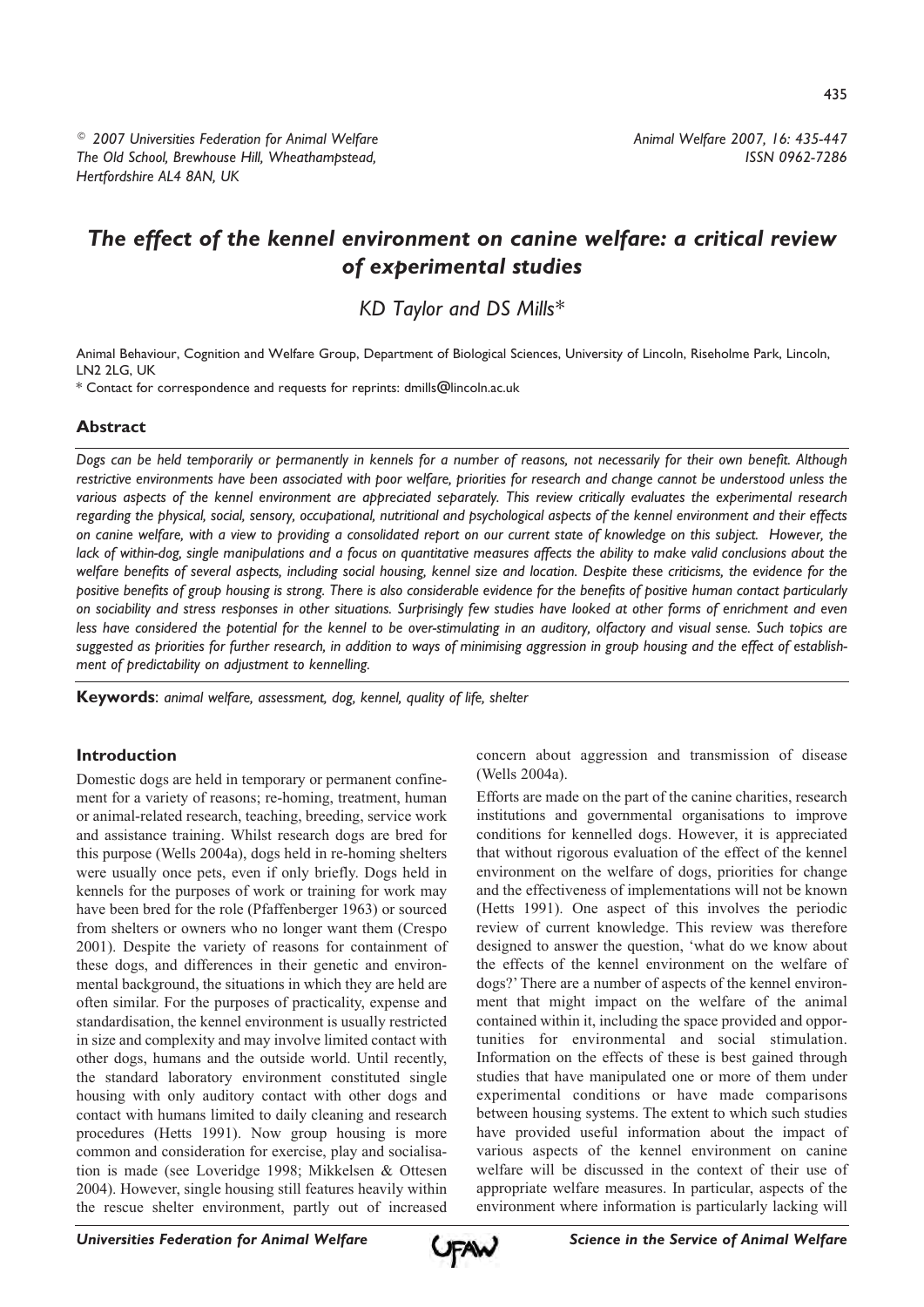be highlighted so that priorities for further research can be identified. The review began initially with a PubMed® search using the terms 'dog' or 'canine' and; 'welfare', 'behaviour', 'kennel', 'shelter' and 'measure'. The various aspects of the kennel environment were grouped as Rochlitz (2005). Her review grouped the housing requirements of domestic cats in terms of the physical, social, sensory, occupational and nutritional environment, which appears to make intuitive sense. However, one other aspect of the kennel environment deserves review and this is the psychological aspect, namely provision for control and predictability, which are increasing concerns for confined animals (Sambrook & Buchanan-Smith 1997).

# The physical environment

## Space

Current guidelines for cage sizes for medium-sized dogs in research institutions are 4.5 m<sup>2</sup> for dogs housed singly and 2.25 m<sup>2</sup> per dogs held in groups  $(4.5 \text{ m}^2 \text{ minimum}, \text{HMSO})$ 1989). Cage sizes for dogs held in rescue shelters have been reported to be slightly greater than this, between 5 and 6 m<sup>2</sup> (Wells & Hepper 1992, 1998, 2000, 2001; Wells et al 2002a, b; Wells 2004b; Graham et al 2005a,b, Tod et al 2005). However, sizes much smaller (1 m<sup>2</sup>, Hennessey et al 1997, 1998, 2002a,b) and larger (14 m<sup>2</sup>, Mertens & Unshelm 1996) have also been reported. A number of studies have looked at the effects of cage size on dogs (Newton 1972; Neamand et al 1975; Hite et al 1977; Pettijohn et al 1980; Campbell et al 1988; Hughes et al 1989; Hughes & Campbell 1990; Clark et al 1991; Hetts et al 1992). No effect of varying cage sizes was reported on measures of health and fitness (Newton 1972; Hite et al 1977; Clark et al 1991), aggression (Pettijohn et al 1980) or on physiological indicators of stress such as cortisol or immune function (Neamand et al 1975; Hite et al 1977; Campbell et al 1988; Clark et al 1991). Dogs held in kennels are commonly reported to spend the majority of their time inactive (Hughes et al 1989; Hughes & Campbell 1990; Hetts et al 1992; Hubrecht et al 1992; Wells & Hepper 1992; Hubrecht 1993; Beerda et al 1999; Yeon et al 2001; Meers et al 2004). Most of the studies that looked at activity levels have also failed to report an increase in activity with increasing cage size (Neamand et al 1975; Hite et al 1977; Campbell et al 1988; Bebak & Beck 1993). Regardless of cage size or access to a large run, dogs have been reported to spend only  $0.5$  to 1.5 hours a day in activity (Hughes & Campbell 1990). This finding has led some to suggest that dogs are lazy (Hughes & Campbell 1990) and smaller cages pose no adverse effects on welfare (Newton 1972; Hite et al 1977; Hughes & Campbell 1990). However, in the majority of the studies the cage sizes were very small,  $1 \text{ m}^2$ , with relatively little increase in the larger size  $(2 \text{ m}^2 \text{ in Hite } et \text{ al } 1977)$ , Campbell et al 1988 and Hughes et al 1989, 3 m<sup>2</sup> in Neamand et al 1975, 7 m<sup>2</sup> in Beback & Beck 1993, 8 m<sup>2</sup> in Newton 1972). These changes may therefore have made no appreciable difference to the dog (Hubrecht et al 1992; Hubrecht 1995a). In addition, less than five dogs were

Clark et al (1991) and Hetts et al (1992) reported on the same study that compared the physiology and behaviour of dogs in various cages ranging from less than  $1 \text{ m}^2$  to a 54 m<sup>2</sup> outdoor run. Clark et al (1991) reported no change in physiology, but Hetts et al (1992) reported that dogs spent more time moving and less time in repetitive behaviours in the larger pens. Hughes and Campbell (1990) noted that dogs in a 7 m<sup>2</sup> run travelled a distance of over 4,000 m per day compared to 500 m in a standard  $1 \text{ m}^2$  cage. However, there was no change in time spent in locomotion, suggesting that larger cages may encourage the dogs to trot or run (Hughes & Campbell 1990; Hubrecht et al 1992). Therefore, larger kennels might improve welfare as defined as species normal behaviour by allowing the dog to use more gaits (Hubrecht et al 1992). Some studies have found that dogs in smaller cages are more active (Hite et al 1977; Hughes et al 1989; Hetts et al 1992; Hubrecht et al 1992). However, this could be due to the dogs in smaller cages performing stereotypies (Hetts et al 1992) or competing for space (Hughes et al 1989). The lack of qualitative measurement may therefore limit many of the studies' ability to make conclusions about welfare since the quality of the activity is also important (Hubrecht 1995a). Other possible explanations for the apparent lack of effect of cage size on activity is that dogs are more likely to be active if stimulated (eg by toys or the presence of other dogs or humans; Hubrecht 2002) or that perceived inability to roam inhibits motivation to be active. Increased activity during periods of human activity such as feeding and cleaning times (Neamand et al 1975; Hughes et al 1989; Hetts et al 1992) may support the former hypothesis. The finding that dogs held on 3 m long tethers were as inactive as those held in pens (Yeon et al 2001) does not help distinguish between these competing hypotheses.

## Outdoor access

Studies that have compared indoor and outdoor access are complicated by simultaneous provision of greater space (see above) and group housing (see below) (Clark et al 1991; Hetts et al 1992; Hubrecht et al 1992; Mertens & Unshelm 1996; Beerda et al 1999). In the absence of singular comparisons it is impossible to determine how outdoor access per se affects the welfare of the dog. Dogs in rescue shelters often have access to a small amount of both, and increasingly so do laboratory dogs (Hubrecht 2002). Generally, provision of outdoor access is associated with a decrease in stereotypy (Hetts et al 1992; Beerda *et al* 1999) and sometimes an increase in activity or pace (Hughes & Campbell 1990; Hetts et al 1992; Hubrecht et al 1992). By their very nature, outdoor and/or group housing may also increase the physical complexity of the kennel environment. Hetts et al (1992) and Mertens and Unshelm (1996) found that dogs outdoors investigated and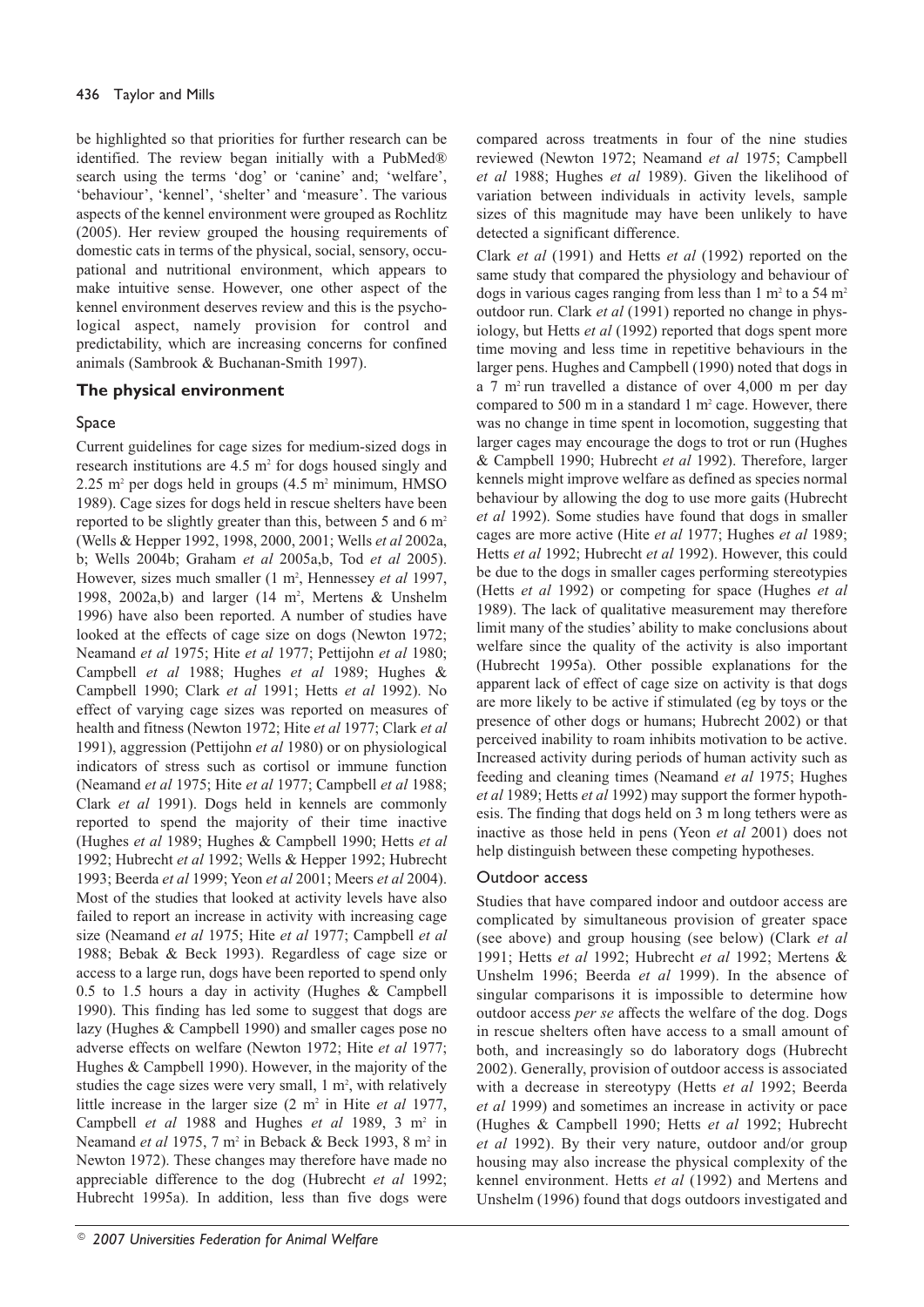manipulated their environment more than indoors, possibly because there were more items with which to interact (sticks and stones, odours of other dogs). Hubrecht et al (1992) and Mertens and Unshelm (1996) also reported more ground sniffing in group-housed dogs.

#### Kennel furniture

Most kennels provide the dog with bedding, a dog bed (Eisele 2001) and some division of living areas (Hubrecht 2002; Hafen 2005). However, aside from this, and largely for practicality reasons, their environment can be bare (Hubrecht 1995a). Hubrecht (1995a) drew attention towards a mismatch between a species that tends to range, hunt and scavenge for food and life inside such a barren environment. Nonetheless, more complex additions to the kennel may be costly and need to be defended by evidence of an effect on their welfare. However, there have been few controlled studies into the effect of kennel enrichment on dog welfare. Wells and Hepper (2000) found that moving the dog's bed to the front of the cage made the dog more likely to be at the front even though the dog's activity was not altered. The direct welfare implications of being at the front of the kennel are not clear but, Wells and Hepper (2000) suggest that doing so may indirectly increase their welfare by facilitating their adoption. This assertion was based on evidence that visitors reported dogs at the front of cages to be more attractive than ones at the back (Wells & Hepper 1992; Wells 1996). Perhaps as a result, more dogs were re-homed during this period than the equivalent period the previous year (Wells & Hepper 2000), but a causal link cannot be assumed on the basis of this work.

The provision of kennels may make the dog feel more secure (Hubrecht 1995a) and are often used by dogs living outdoors (Hubrecht et al 1992). Platforms also increase the physical complexity of the environment and provide vantage points (Hubrecht 2002). Raised platforms were used by young dogs 55% of the time and after two months the dogs were rated as more confident, friendly and playful than previously (Hubrecht 1993). However, although platforms and kennels have been advocated (Feldhaus 1980; Hubrecht 2002; Hafen 2005) their welfare effects have not been studied in controlled experiments. The use of an area approximating a living room has been advocated on the basis that it might provide some respite from the barren kennel, provide a more realistic setting for assessment of the dog's behaviour and enable the dog to remain, or become, familiarised to a typical household environment (Tuber et al 1999). The use of such a room for 30 minutes a day was reported to increase the sociability of puppies more than a similar period of contact conducted within the kennel (Tuber et al 1999). But the effectiveness of such a tool in preventing behaviour problems in the new home or reducing stress levels whilst still in the shelter has not been assessed. In addition, although sheltered cats are increasingly being held in rooms that represent mini living rooms (Taylor personal observation 2005) the permanent provision of a similar environment for dogs may be less practical.

## Social environment

#### Intra-specific contact

Due to practical considerations and concerns about transmission of diseases and the increased likelihood of aggressive encounters, dogs are often housed singly, particularly within rescue shelters (Tuber et al 1999; Wells 2004a). However, they are social animals (Fox 1978) and even feral dogs will naturally congregate into social groups (Boitani et al 1995). Social affiliation within primates has been shown to be one of the most powerful modulators of the stress response (Sapolsky 1994). It has been suggested that keeping dogs in groups offers them the opportunity to satisfy a biological need for physical exercise and for social contact with conspecifics (Sonderegger & Turner 1996). Many have therefore proposed that the welfare of dogs could be improved if they are group-housed (Hetts 1991; Hubrecht et al 1992; Hubrecht 2002; Wells 2004a).

An increased risk of behavioural abnormalities when housed singly has been observed (Hetts et al 1992; Hubrecht et al 1992; Mertens & Unshelm 1996; Beerda et al 1999). This is particularly apparent if dogs are isolated from a young age (Thompson et al 1956; Fuller & Clark 1966; Scott 1980). Studies have reported that singly-housed dogs were more likely to circle repetitively (Hubrecht et al 1992; Beerda et al 1999), vocalise (Hetts et al 1992; Mertens & Unshelm 1996; Beerda et al 1999) and self groom (Hetts et al 1992; Beerda et al 1999). Almost complete absence of stereotypies has been reported in group-housed dogs (Hubrecht et al 1992; Hubrecht 1993; Mertens & Unshelm 1996). In addition, Mertens and Unshelm (1996) reported that group-housed, sheltered dogs were more active, less aggressive, were quicker to re-home and showed less behaviour problems in the new home. Given that the size of the kennels in this study for the singly-housed dogs was relatively large (14 m<sup>2</sup>) it might suggest that social housing has greater welfare benefits than provision of space. This suggestion is also supported by the findings of Hetts et al (1992). Their study has, to date, been the only properly controlled within-dog study, which involved laboratory beagles.

Displaced aggression towards another individual may provide an outlet for frustration caused by the otherwise psychologically stressful environment (Sapolsky 1994). High levels of aggression have been reported in groups of kennelled dogs (Feddersen-Petersen 2001; Bruno 2004), but other studies have reported low aggression during group housing or group exercise (Pettijohn et al 1980; Mertens & Unshelm 1996; Sonderegger & Turner 1996; Shyan et al 2003). In most of these situations the aggression was mainly ritualised and did not escalate. Aggression has also not been reported to increase when housed in groups in smaller pens (Pettijohn et al 1980; Bebak & Beck 1993) although it appears that in larger cages, dogs naturally spaced themselves further apart (Bebak & Beck 1993). Feddersen-Petersen (2001) found evidence that, in comparison with wolf packs, some breeds of dogs such as poodles, retrievers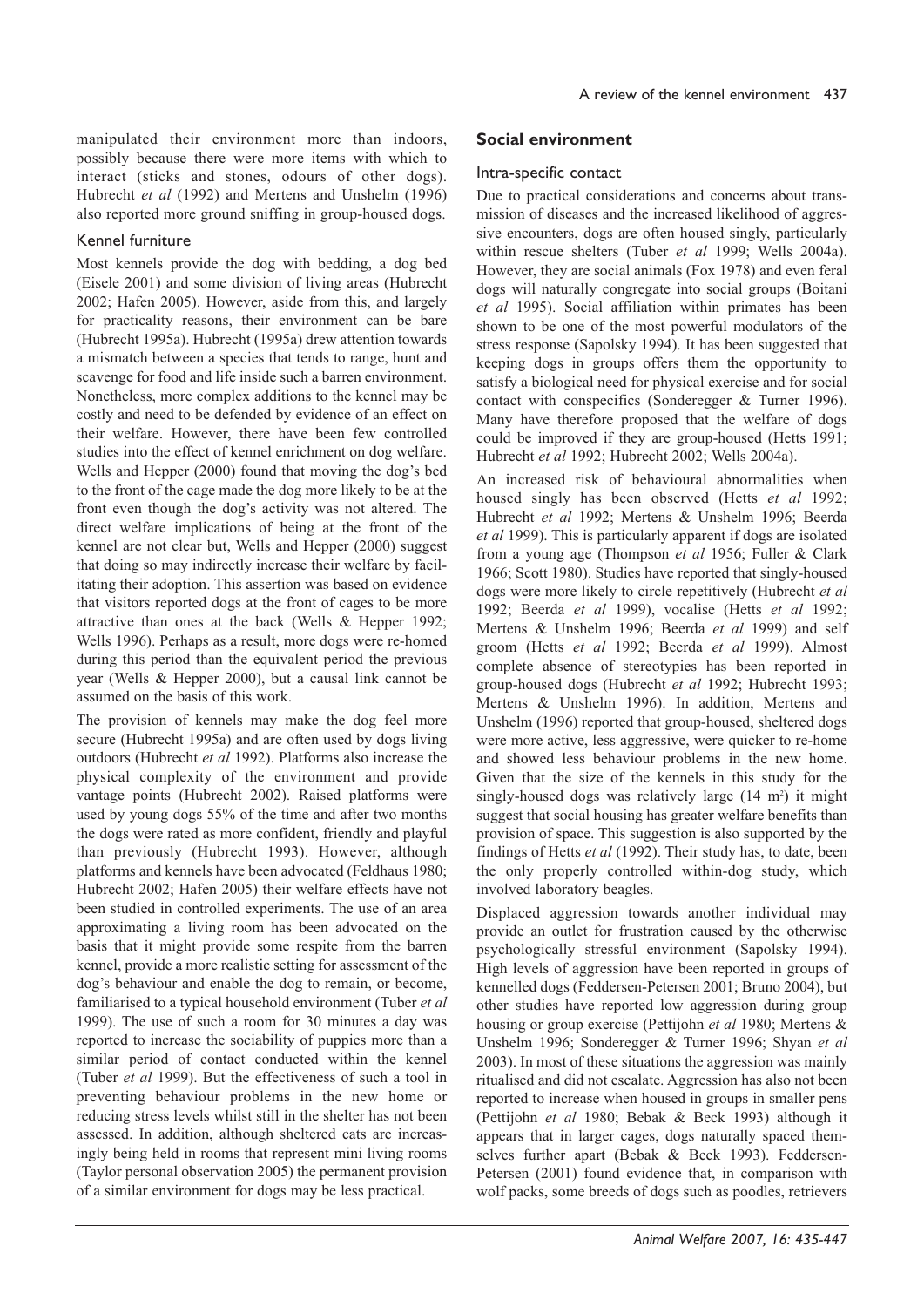and pugs were unable to co-operate, compete or establish and maintain rank order in a group situation. As a result they were not successful in removing a threat and aggressive encounters escalated. This suggests that there might be breed differences that might limit the dog's ability to socialise within a group. This might be related to differences in signalling ability between breeds arising from differences in morphology (Goodwin et al 1996).

Early assessment of the dog's ability to socialise and integrate successfully with other dogs in a holiday shelter upon initial entry into a group was found to be possible by Sonderegger and Turner (1996). Such a procedure could potentially be used more widely in facilities using group housing to identify individuals at risk of poor integration so that significant welfare problems are averted and additional assistance provided when appropriate. However, it should be noted that in this study, animals with a history of biting other dogs were excluded before the assessment was made, which provided an additional safeguard. Similarly, unsociable dogs were excluded in the study of Mertens and Unshelm (1996), so the true risk of aggression during integration cannot be determined from these studies as they are inevitably an underestimate of the prevalence of the problem. The high level of aggression observed in the shelter in Bruno (2004) was probably due to severe overcrowding, with 100 dogs to a  $7 \times 20$  m (length  $\times$  breadth) cage. All male cages were the most aggressive (Bruno 2004). An appropriate mixture of males and females and the removal of females in oestrus may help reduce aggression and excessive attention towards females (Mertens & Unshelm 1996; Sonderegger & Turner 1996). Elevated, but mild, aggression may also be observed in young dogs (Pettijohn et al 1980; Hubrecht 1993). Competition for food may increase aggression (Pettijohn et al 1980), but the effect of *ad libitum* feeding on this is not known.

Sonderegger and Turner (1996) suggest that keeping dogs in very large groups  $(50-100$  individuals as in their study) prevents the formation of social hierarchies and the agonistic behaviour that this would create. However, the dogs in the shelter studied by Mertens and Unshelm (1996) were in smaller groups (approximately 30 individuals, which is closer to wolf pack size). They attributed the lack of aggression to turnover of dogs as they were returned to their owners, which may also serve to prevent the formation of social hierarchies. By contrast it could be argued that large groups or lack of social hierarchies are unstable and would be expected to increase aggression. The mechanism by which turnover or large group size may serve to reduce aggression is therefore not fully understood, nor their relative effectiveness. Pair housing may be seen as a compromise to group housing since no difference in time spent active or interacting with the other dogs has been observed between pair or group housing (Hughes et al 1989; Hughes & Campbell 1990; Hubrecht 1993). But the presence of humans may increase activity, (Hughes et al 1989). Interestingly, in Mertens and Unshelm (1996) and Sonderegger and Turner (1996) the outdoor, group situation allowed for greater contact with humans, who were able to

spend more time walking through the pens, checking on the dogs and preventing fights. Perhaps as a result, both authors reported an increased attraction towards humans in the dogs over time. Thus, other dogs do not appear to be simply a substitute for human contact, and it is increasingly recognised that dogs appear to have developed a unique selective attention and attachment tendency towards humans (Topál et al 2005).

Singly-housed dogs are reported to show attraction towards each other, for example, by standing on their hind legs to look over walls and by spending more time at the front of the kennel when another dog is in the kennel opposite (Wells & Hepper 1998). As a result, in the absence of group housing, the ability to hear or see other dogs has been suggested to be a form of enrichment (Wells 2004a). However, behaviours that may be related to attempts to access other dogs may become stereotypical, for example, wall bouncing or rearing (Hubrecht et al 1992) and fencepacing (running alongside another dog within a next door run; Hetts et al 1992; Hubrecht et al 1992). In addition, dogs are sensitive to the sound of other dogs barking and may be stimulated to bark themselves (Adams & Johnson 1994; Ledger et al 1996), suggesting that this behaviour is socially facilitated. Wells and Hepper (1998) did not report reduced barking in dogs with visual access to others, in fact, Solarz (1970) reported increased frequency of barking in dogs with visual access to others. These findings suggest that, as has been recently suggested for another social species, visual and auditory perception of a conspecific without the opportunity to physically interact might actually be very frustrating (McAfee et al 2002; Mills & Davenport 2002). Therefore Wells' (2004a) recommendation that singlyhoused dogs should at least have visual access to conspecifics, whilst made with the best intentions, deserves further study, particularly in light of concerns about noise levels in kennels, see below.

## Inter-specific contact

Despite the fact that in shelters and laboratories dogs are confined under the close care and observation of humans, direct contact with them is often very limited (Hubrecht 2002). This may have important welfare implications since there is considerable evidence that the presence of humans can be both stimulating and calming and that even laboratory dogs are attracted to humans. Evidence that dogs are stimulated by human presence include the studies of Neamand et al (1975); Hughes et al (1989) and Hetts et al (1992) where periods of human activity were correlated with increased dog activity. Campbell et al (1988) found that dogs would only be stimulated to be active during exercise time in the presence of other humans. Wells and Hepper (2000) reported that dogs were more likely to stand near the front of the cage and bark during busy visiting periods. Hubrecht et al (1992) found that shelter dogs were more likely to stand compared to laboratory dogs and attributed this to increased human contact in these environments. Sales et al (1997) and Ledger et al (1996) also reported that barking increased with human activity.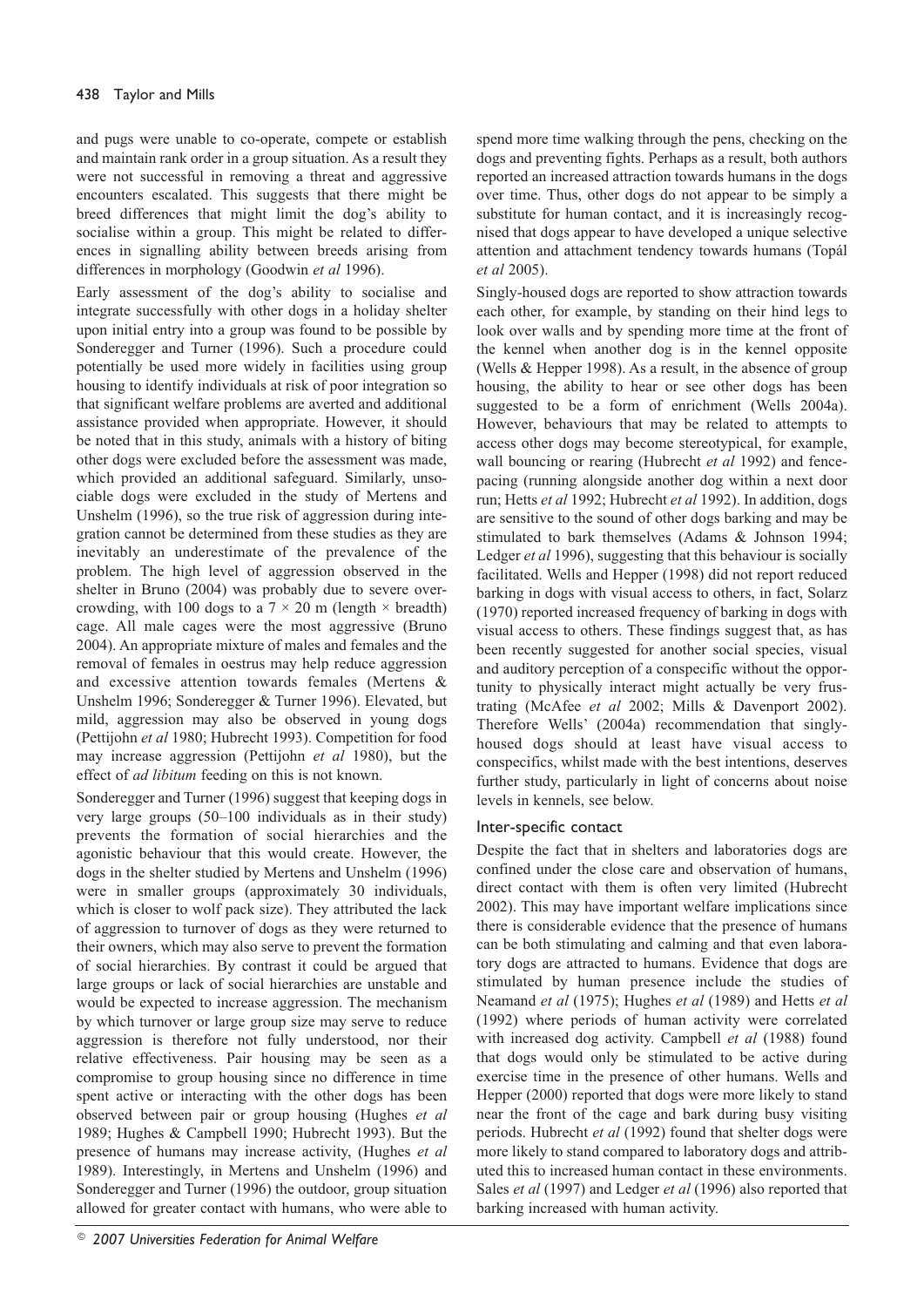Evidence specifically for attraction towards humans can also be found within the kennel situation. Sonderegger and Turner (1996) reported that, upon entering a group-housing situation, female dogs tended to remain near the handler rather than investigate the other dogs. One week after admittance to the group-housing situation both sexes showed an increased attraction towards the handler. In fact, some studies suggest dogs may value human company over other dogs and that this may be a more important form of enrichment (Tuber et al 1999; Wells 2004a). In Pettijohn et al (1977) separation distress in puppies was alleviated more in the presence of a human than another dog, food or toys. During a novel room test, Tuber et al (1996) found that dogs were more likely to maintain proximity and solicit attention when their human caretaker was present compared to their kennel mate. However, these findings may reflect increased attraction to the human due to their comparative, non-frightening novelty, the association with the caretaker with food or the possibility that the human may engage the dog more then its kennel mate (acknowledged in Pettijohn et al 1997) and/or in different ways (eg stroking) rather than an inherent preference for one over the other. In fact, properly controlled preference tests similar to those conducted in farm animals have been rarely reported for dogs (Hubrecht 1995a).

Even short periods of contact with humans may make the dog more sociable, more emotionally stable and less fearful towards humans at other times (Hennessy et al 2002a). This effect has been reported, in particular, when the dog is still developing (see Serpell & Jagoe 1995 for review; Boxall et al 2004). Human contact may also be important in the alleviation of pain and stress-related behaviour and physiology (see McMillan 1999) and may provide a mechanism for helping kennelled dogs cope with stress (Hennessey et al 1998). Petting can reduce heart rate, after an initial rise upon greeting (see Lynch & Gantt 1968; Kostarczyk 1992) and can be used as a reward in conditioning (Kostarczyk 1992). Odendaal and Meintjes (2003) observed a significant drop in blood pressure and an increase in a range of positive-affect related biochemicals during a short petting session.

There appears to be evidence that petting by humans may prevent an acute, negative stress response rather than ameliorate it. For example, Tuber et al (1996) found that a decrease in plasma glucocorticoid levels occurred during a novel room test when the human was in the room, but not in the presence of another dog. Both Odendaal and Meintjes (2003) and Hennessey et al (1997, 1998) found that petting for 20 minutes prevented a rise in cortisol following a stressful event (blood sampling). However, petting did not reduce plasma cortisol levels below the levels of dogs that had not been petted first (Hennessey et al 1997, 1998) or significantly reduce cortisol levels below baseline (Odendaal & Meintjes 2003). In another study, dogs not provided with supplementary human interaction showed an increase in plasma cortisol levels during a battery of tests in the rescue shelter, compared to those that had received such a programme (Hennessey et al 2002b). There is also little evidence that short periods of contact alter the behaviour of dogs at other times. Increased, minimal contact with humans did not change behaviour, including activity levels, significantly at other times (Hughes & Campbell 1990; Hubrecht 1993; Hubrecht 1995b), although in the latter two studies there was evidence that the dogs with human contact showed expectant or frustrated behaviour at other times (a small increase in repetitive behaviour and time spent on hind legs or standing looking out of pen). Similar findings were seen after cessation of a walking programme (Meers *et al* 2004).

#### **Sensory environment**

#### Visual

The effect of the visual environment per se on kennelled dogs has not received much scientific attention. Lack of visual contact with other dogs and humans has been listed as a cause of stress in kennelled dogs (Hanson et al 1976; Hennessy et al 1997, 1998; Beerda et al 1999). However, as mentioned above, there may be legitimate concerns that provision of visual, in the absence of physical, access may be over-stimulating, facilitate barking and/or be a source of frustration to the dog. The extent to which visual access to humans may also be detrimental to the welfare of the dogs, particularly for fearful dogs in shelters during visiting times, has not been fully explored. Two studies suggest that dogs may be initially aroused and attracted towards the human visitors but over time become withdrawn; spending more time at the back of the kennel (Wells et al 2002a) or reacting to them with less interest (Wells & Hepper 1992). However, how much of this change in behaviour reflects psychological withdrawal or learning that they cannot gain physical access to the humans is not yet known.

Although dogs often have access to two views, indoors and outdoors, the effect of this provision is not known, nor how this might be improved upon. Hubrecht (1995a) pointed out that occupants can often view all areas of their pen without moving, another reason which might account for inactivity in these environments. Increasing the complexity of kennel may therefore not only provide more physical interest for the dog but encourage exploration *per se* because the dog cannot view all aspects of the kennel at once. Platforms have been suggested as devices that might also add another vantage point for the dog (Hubrecht 2002), but as already mentioned have yet to be fully evaluated. Graham et al (2005b) recently looked at the provision of television monitors for dogs in shelters. The dogs showed more interest in moving images of dogs, other animals and humans than the blank screen, and were more active and vocalised less during the study. However, this effect was relatively small and declined over time, leading the authors not to recommend the use of televisions as an effective enrichment tool. The provision of other sources of visual stimulation has yet to be studied.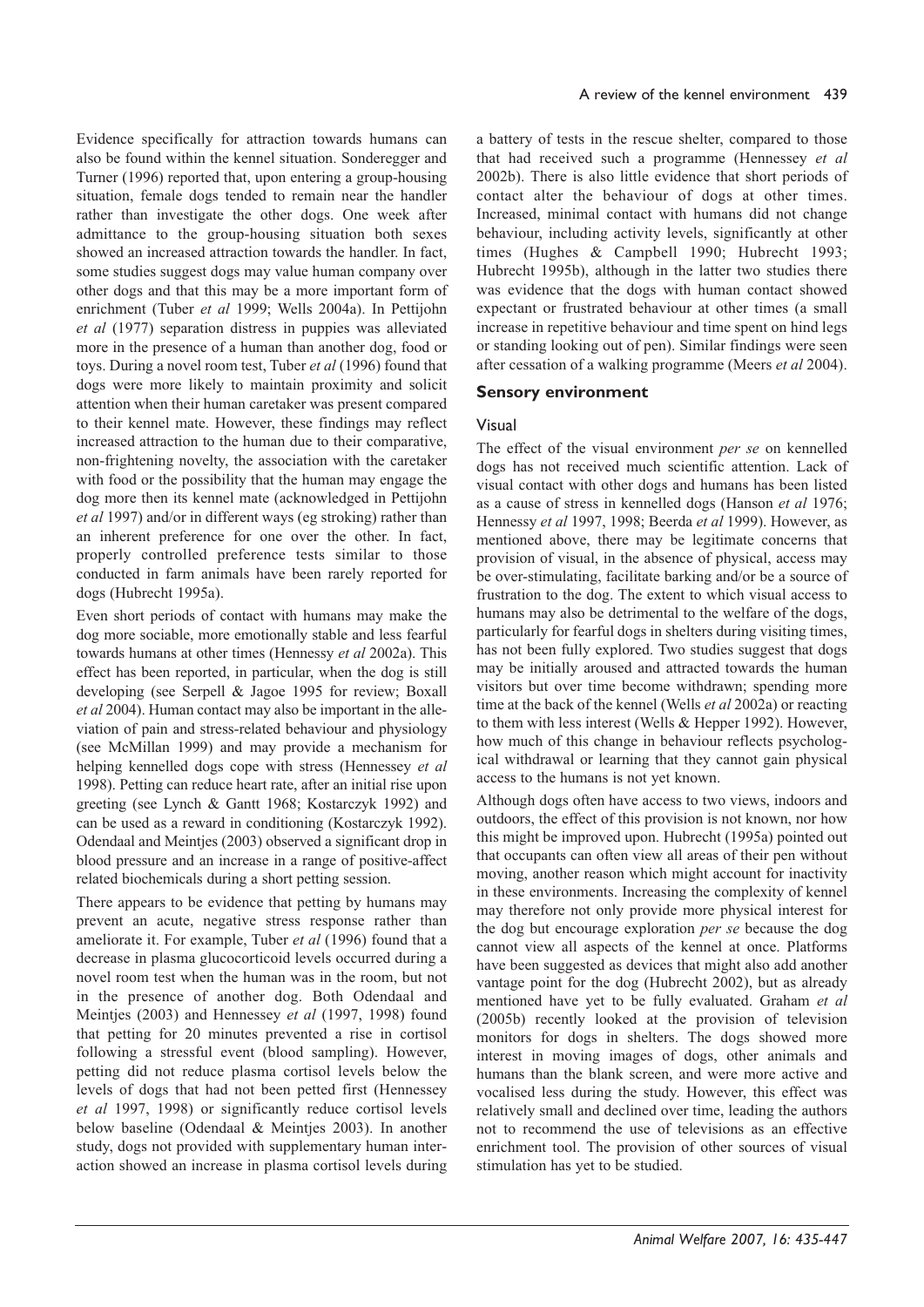#### Olfactory

In an olfactory sense, kennelled environments have the potential to be either under-stimulating (due to lack of conspecifics, monotonous environments and high levels of hygiene) or over-stimulating (from the presence of many dogs in a small space and the use of powerful anti-bacterial and viral agents). Given that olfactory investigation and communication is an important aspect of canine behaviour (Fox 1978), it is surprising that the effect that such environments may have on the welfare of dogs has so far been poorly studied. Only two studies could be found in relation to olfaction in kennelled environments and these relate to the provision of additional aromas as opposed to the reduction of potentially noxious ones. Graham et al (2005a) looked at the effect of various aromatherapy vapours on the behaviour of dogs in a rescue shelter for five days each. They reported that dogs spent more time resting and less time moving and vocalising under the lavender and chamomile treatment and more time standing, moving and vocalising with the rosemary and peppermint treatment. This might suggest that provision of lavender or chamomile might promote relaxation and that provision of apparently stimulating aromas might help those dogs that are depressed. However, in the absence of more qualitative measures and the short time frame of the study this conclusion may not be drawn with confidence yet. The effect of dog appeasing pheromone (DAP) on the behaviour of dogs in shelters has also been investigated recently (Tod et al 2005). This is a synthetic analogue of a pheromone produced by the lactating bitch which has been reported to reduce a range of anxiety-related behaviours in dogs (Sheppard & Mills 2003; Gaultier et al 2005; Mills et al 2006). Tod et al (2005) reported significant reductions in barking volume and some difference in behaviour in response to a friendly stranger under the DAP treatment (more sniffing and resting in their presence and less barking). This might therefore be a useful method for improving the welfare of dogs in kennels, particularly if it helps to reduce noise levels, discussed below.

## Auditory

Wells et al (2002b) looked at the effects of providing various types of auditory stimulation (human conversation, heavy metal music, pop music, classical music and no sound) on the behaviour of dogs in a rescue shelter. During the classical music the dogs spent more time resting and less time standing and barking. In comparison, dogs spent more time barking during heavy metal music compared to all other treatments. This might suggest that playing classical music may encourage the dogs to appear more restful and calm, which might also indirectly facilitate adoption (Wells et al 2002b). However, each music treatment was for one day only and, since dogs may habituate, longer-term studies are required.

With the exception of this study, the auditory environment has been poorly examined for kennelled dogs. This is surprising since several authors have raised concerns about sources of over-stimulation in the kennel environment,

particularly from excessive noise levels (Hubrecht 1995a; Tuber et al 1999; Patronek & Sperry 2001; Marston & Bennett 2003). Sound levels have been monitored in laboratory and shelter facilities. Milligan et al (1993) found that levels could reach 80–95 dB in the low frequency range when dogs were barking or humans were cleaning. Sales et al (1997) found that levels were frequently above 100 dB during the day with peaks of 125 dB, again when dogs were barking largely in response to human activity. At 90 dB humans must wear ear defenders in the work place (Sales et al 1997). If these levels can be damaging to human ears and dogs can hear sound four times lower than humans, then it could be argued that these levels are likely to be equally, if not more, damaging to their ears (Sales et al 1997). Barking in the kennel environment may not be context specific (Fox 1978), it may be socially facilitated (Solarz 1970; Ledger et al 1996) or an individual reaction to fear, separation anxiety, excitement, aggression and a demand for attention (Sales et al 1997; Hennessy et al 1998; Sheppard & Mills 2003). Beerda et al (1997) found that one dog accidentally subjected to a noise of 95 dB showed both a behavioural and physiological stress response. Some of the specific stress-related behavioural reactions reported in this study, paw lifting and tongue flicking, have also been reported in kennelled dogs (Beerda et al 1999; Hiby et al 2003). The potential for noise levels to impact on the dog's stress levels has therefore been inadequately studied. In addition, its effects on hearing and the consequences of this on behaviour problems in the new home, including difficulty in training and recall, deserves further attention.

## **Occupational environment**

## Exercise

Consideration of the need to exercise as a basic biological requirement has been acknowledged for dogs (Hubrecht 2002). In addition, regular exercise can reduce blood pressure elevation caused by stressful situations in humans (Mathias 1991). Nonetheless, no long-term effect of 30 minutes a day treadmill or free exercise has been found on heart rate (Clark et al 1991), plasma cortisol levels or immune function (Campbell et al 1988; Clark et al 1997a), although Pohoska (1979) did report that cage confined dogs had a reduced capacity for prolonged exercise. There is conflicting evidence from behavioural observations of the welfare benefits of the provision of exercise. Campbell et al. (1988), Clark et al (1997a) and Hubrecht (1993) reported few changes in behaviour at times other than the exercise period. Clark et al (1997a) found that on exercise days dogs spent more time lying down and less time rearing at the back of the cage, barking or play bowing. By contrast, Hubrecht (1993) reported an increase in standing on hind legs and barking and Meers et al (2004) reported an increase in activity, self and social grooming and exploration in their cages during an exercise programme. Cessation of the walking programme after only 10 days in the study by Meers et al (2004) resulted in increased apathy and vocalisation, which they attributed to stress. These latter two studies therefore suggest that an exercise programme may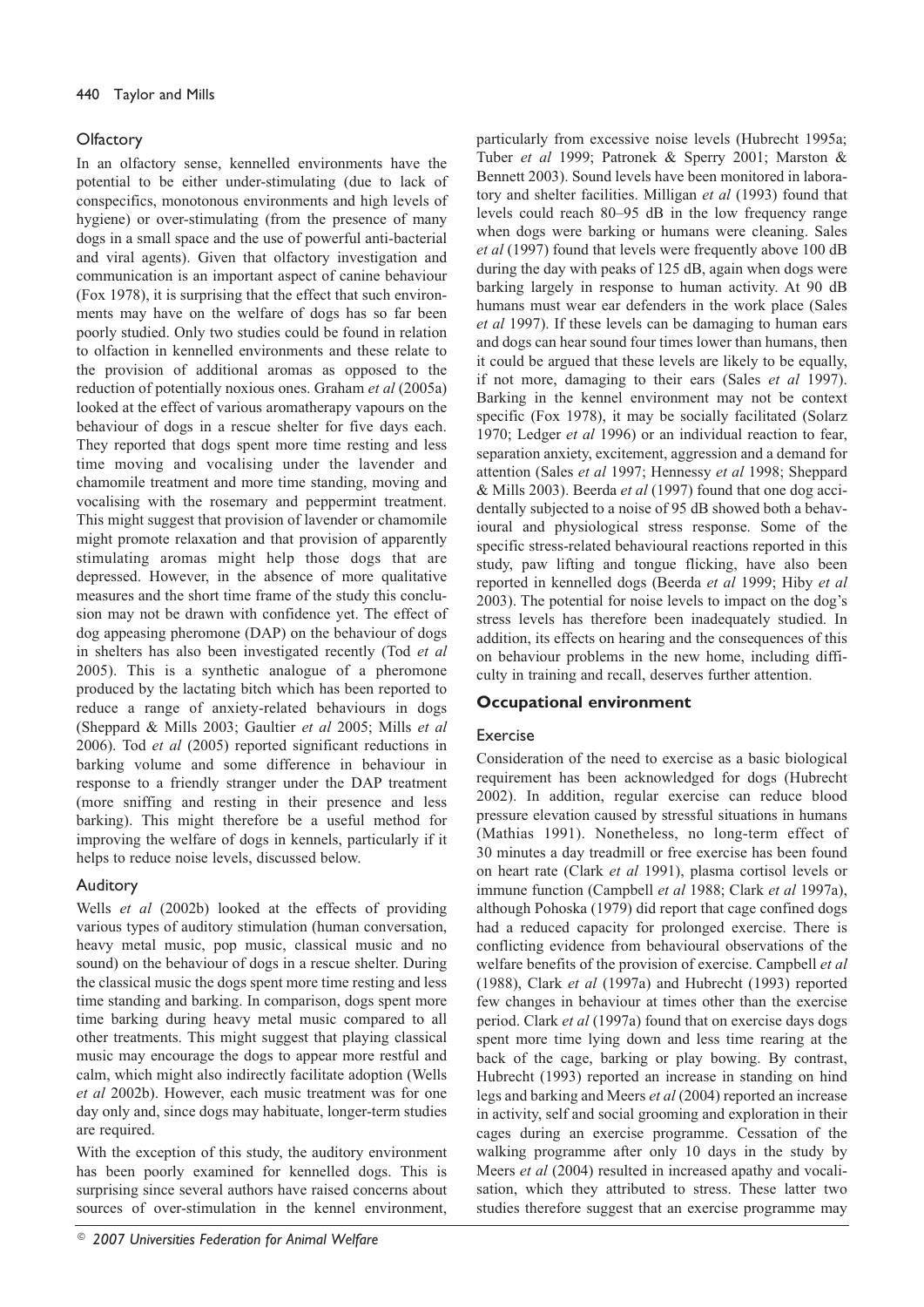have an arousing effect, perhaps due to anticipation of a positive, social experience.

#### Toys

Enrichment techniques seek to both increase so-called normal behaviour (play, foraging, exploration, etc) and reduce undesirable behavioural patterns (stereotypies, excessive inactivity, etc) (Chamove 1989). Since play behaviour, in particular, is thought to indicate well-being (Broom 1991; Carlstead et al 1993; Hetts et al 2004), provision of toys in order to elicit this is often suggested for confined animals (Wells 2004b). Toys have been found to provide interest for kennelled dogs at the cost of less time spent inactive or performing stereotypies (Hubrecht 1993, 1995a; Wells 2004b). However, toys are not always effective at promoting change in the animal's behaviour (see Newberry 1995; Shepherdson et al 1998) and other studies with dogs have reported less positive results (Wells & Hepper 1992, 2000).

'Toys' is a term given to a variety of objects for which the motivation for their use is not always play (Newberry 1995). Motivation to chew appears to influence the use of most toys by dogs, seen by a preference for chews over tug toys, pipes and balls in the studies by DeLuca and Kranda (1992), Hubrecht (1993, 1995a) and Wells (2004b). This may be because motivation to chew is particularly strong for dogs or the context in which the toy is provided affects its use. Tug toys were more popular in the study by Hubrecht (1995a) than in Wells (2004b) but, in the former, the dogs were group housed. Similarly, throwing in a range of toys to singly-housed dogs was largely ineffective in Wells and Hepper (1992), possibly because there was no other individual with which to interact or draw attention to it. There seems to be a large age effect, since the studies by Hubrecht (1993, 1995a) involved young dogs, and for them motivation to play and chew may be greater (Wells 2004b). The percentage time spent playing with the toys was greater in young dogs where it can take up a significant proportion of their time (28–94% of time in puppies [Hubrecht 1995a] and 24% of time for 6–9 month old dogs [Hubrecht 1993]), compared to adult dogs (10-20% of the time, Wells [2004b]). There have also been some reported breed differences in toy preference in DeLuca and Kranda (1992); beagles liked squeaky toys and chewing plastic tugs, hounds preferred flavoured gumabone tugs.

Decline in interest is often reported for enrichment items (Newberry 1995; De Monte and Le Pape 1997). This may be because of a loss of novelty, which may be the primary reason for interest in the toy. Substrate enrichment was not reported to decline for rabbits (Huls et al 1991), which suggests that some enrichments might have more functional significance to the animal than others (Newberry 1995). Hubrecht (1993) reported some decline in interest in a rawhide chew over two months but not other chews. In fact he reported that it took some time for the puppies to make use of the chews and their use increased over the two months, although this could also be a developmental effect. By contrast, Wells (2004b) reported rapid decline over three

days for most toys but the study was quite short term. Dogs in this study were also housed singly so if they had not had prior experience of the toy they may not know or be able to learn how to use it. Disinterest was also observed in a chew suspended on a chain to keep it clean and accessible (Wells & Hepper 2000). This is in contrast to the study by Hubrecht (1993), which again, might be explained by large differences in the age and experience of the dogs. Novelty may be maintained by rotating toys between kennels (Wells 2004b). However, if the dog has had no experience of the toy, it is not presented in the correct context and the dog is not motivated to use the toy then the use of such items may be limited.

# **Nutritional environment**

Diet has been used as a treatment for behaviour problems in dogs, particularly hyperactivity and aggression (Mugford 1987; Dodman et al 1996; Anderson & Marinier 1997; DeNapoli et al 2000). In particular, Anderson and Marinier (1997) suggest that their high protein diet together with the regularity of meals may have prevented the expression of behaviour problems stemming from unfulfilled appetitive or consummatory behaviour (behaviours related to searching for food and its consumption, eg increased activity, pica, chewing, aggression, see Hughes and Duncan 1988). Appetitive behaviour has been associated with stereotypies in some carnivores (Mason & Mendl 1997). However, the ability of diet to affect repetitive behaviour in kennelled dogs has not yet been reported. In one establishment, the use of food hoppers that delivered small amounts of pellets, resulted in dogs spending much longer feeding (10% of time compared to around 2% of time in normal conditions - Hubrecht et al 1992). The finding that animals may prefer to work for food (contra-freeloading) can be employed as an enrichment tool, but has been little studied in dogs compared to other species (Inglis et al. 1997). Given the large number of differences between establishments in the study by Hubrecht et al (1992) it is not possible to say if provision of a food hopper had any effect on the prevalence of behaviour problems. The use of foraging devices and food delay toys therefore require further evaluation.

Hennessey et al (2002a) found that feeding a high quality diet for eight weeks to dogs in a rescue shelter, in addition to a socialisation programme, led to some differences in behaviour in a test and a reduction in ACTH levels over time. Dogs were less likely to try to escape in response to an air horn and were more likely to lick a stranger in an approach test. Subjects were less likely than those not on the programme to pant and lip lick in response to the stranger, which are signs associated with chronic and acute stress (Engeland et al 1990; Beerda et al 1998, 1999; Schilder & van der Borg 2004). The authors suggest the diet and intervention might have resulted in calmer animals but since they were more likely to put on weight they may also have been less active, as evidenced by fewer line crossings in the test. It is unfortunate that they did not look at behaviour further in the kennel.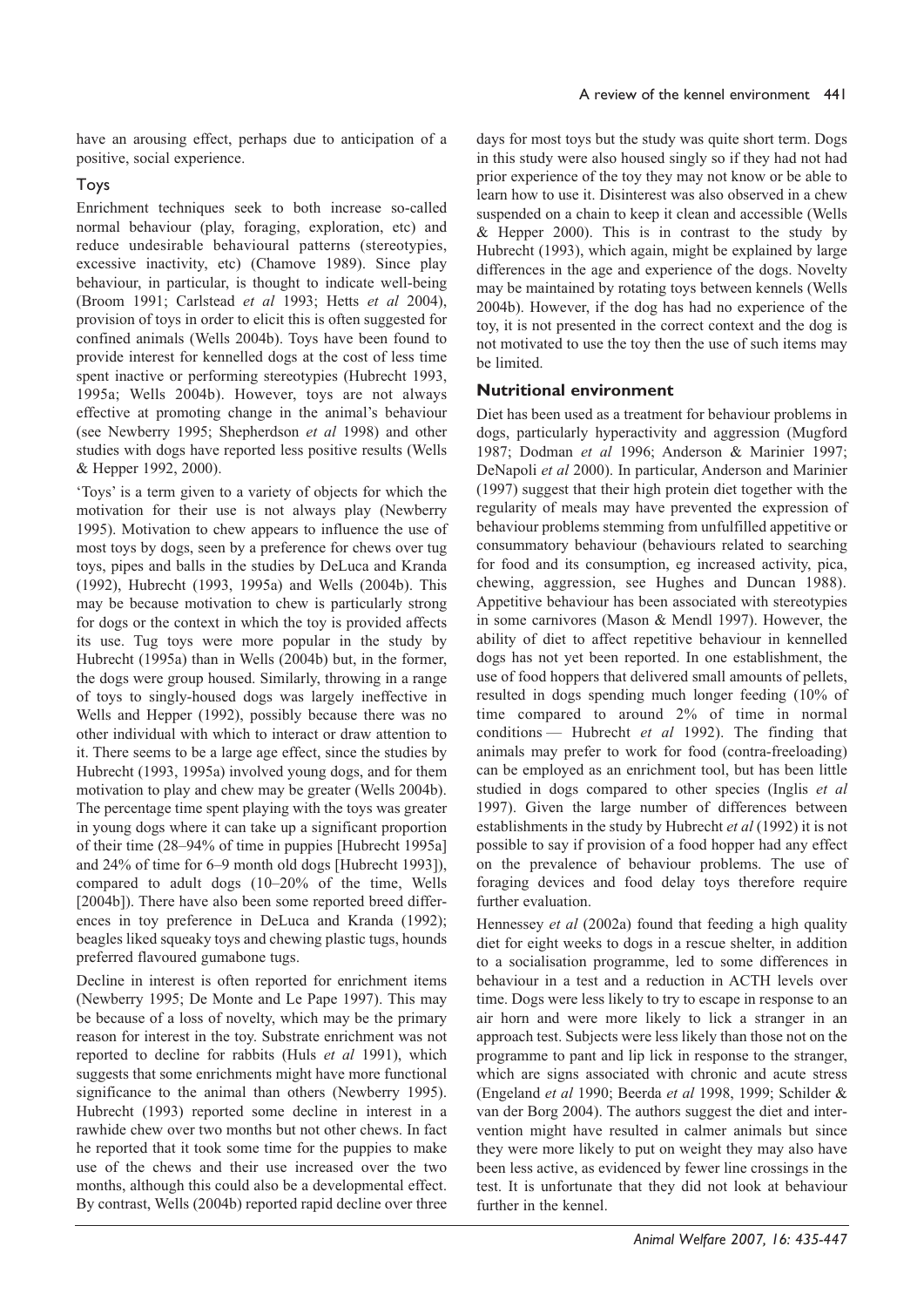# **Psychological environment**

# Control

Lack of control within the kennel environment may be a source of stress to the dog (Hennessey et al 1997, 1998; Tuber et al 1999; Patronek & Sperry 2001). For animals that were previously feral or pets, loss of the ability to control access to outdoors, rewards or interaction with humans and conspecifics may be an additional stressor (Hennessy et al. 1998). Previously housetrained dogs may cease to be so in the rescue environment, largely because they are denied the ability to control access to outdoors (Marston & Bennett 2003). The extent to which this experience is physically or even psychologically stressful for them, at least in the short term, is not known. Somewhat surprisingly, given their historically long use for psychological research, the importance of control within the living environment of dogs has been little studied. Control per se has been shown to be important to dogs in experiments involving the delivery of electric shocks (see Maier & Seligman 1976; Dess-Beech et al 1983). Inability to control the shocks in particular was shown to induce a phenomenon known as learned helplessness (Maier & Seligman 1976). This presents as apathy or failure to learn within a situation due to experience of lack of control in a similar, previous situation. It has been suggested that the apathy commonly reported within the kennel environment may represent a form of learned helplessness (Wells et al 2002a; Stephen & Ledger 2005).

Environmental controllability may be more important than complexity (see Sambrook & Buchanan-Smith 1997) however, provision of enrichment often brings with it some aspect of control. Increasing the complexity of the kennel may allow the animals to exert some control over their environment by giving them a choice about where to sit, stand or lie. For example, dogs with outdoor access may be offered an indoor kennel or shelter, and both Hubrecht et al (1992) and Beerda et al (1999) reported that these were used heavily, particularly in bad weather. The provision of the kennel therefore allowed the dogs the ability to exercise choice. Another aspect of control is the ability to escape or hide from aversion. Whilst escape may not be possible in the kennel environment, provision of hiding places has been reported to be beneficial for sheltered cats (Patronek & Sperry 2001), but has yet to be evaluated for dogs.

# Predictability

The predictability of events is another important aspect of the environment that can have a psychological impact. Unpredictability can cause stress to animals (see Hanson et al 1976; Wiepkema & Koolhaas 1993). Loss of predictability has found to be stressful for laboratory cats (Carlstead et al 1993) and dogs (Dess-Beech et al 1983). Lack of predictability with the kennel environment has been highlighted as a cause of stress and fear (Hennessy et al. 1997, 1998; Patronek & Sperry 2001; Stephen & Ledger 2005). For pet dogs that once had a predictable routine, the inability to predict the occurrence of exercise and food within the rescue shelter environment may be particularly stressful (Hennessy et al 1998).

However, predictability within the laboratory or rescue environment and its effect on canine welfare has been relatively overlooked. It may be assumed that the time period when the dog is re-learning new routines may be stressful but once these are learnt the kennel environment may become less stressful. This may in part explain the physiological and behavioural adjustment to kennelling that has been reported (Garnier et al 1990; Hennessy et al 1997; Beerda et al 1999; Hiby et al 2003; Rooney et al 2004). The extent to which adjustment is affected by establishment of predictability as opposed to other factors is not known. Additional stressors unique to the rescue process, such as the loss of attachment figures (Tuber et al 1999; Patronek & Sperry 2001; Marston & Bennett 2003) and novelty (Hanson et al 1976; Hennessy et al 1997, 1998; Beerda et al 1998; Tuber et al 1999; Patronek & Sperry 2001; Marston & Bennett 2003), may also affect the ability of dogs to learn these new routines and therefore adjust. However, some degree of unpredictability is natural for the animal and, once established, an extremely monotonous and predictable routine may then become stressful in itself (see Wiepkema & Koolhaas 1993). This might explain reports of an increase in cortisol levels (Beerda et al 1999) and repetitive behaviours (Stephen & Ledger 2005) several weeks after onset of kennelling. Longitudinal physiological and behavioural evaluation of this kind is still required in order to confirm and understand this process (Marston & Bennett 2003).

The relationship between routine and cues within the kennel environment and their effect on the predictability of events is not fully understood. Loss of both predictability and control may result in increased arousal and vigilance (Hennessy & Levine 1979). However, high levels of predictability may also be arousing, as demonstrated by the relationship between feeding regimes and some stereotypies in horses (see Cooper et al 2005). Lack of external cues within the kennel environment for regular events may result in persistent arousal, just as may provision of cues in the absence of the event (eg sounds of food preparation but no food, visual access to humans but no contact or release). Increased arousal in dogs provided with socialisation and exercise programmes (Hubrecht 1993, 1995b; Meers et al 2004), but with possibly no cues for when these might occur, might be an example of the former. Arousal during general human activity (Neamand et al 1975; Hughes et al 1989; Hetts et al 1992; Ledger et al 1996; Sales et al 1997; Wells & Hepper 2000) might be an example of the latter. Behavioural changes that might be indicative of stress were attributed to the cessation of a walking programme routine (Meers et al. 2004), although it is not known if the dogs had come to expect this event and it was this change in predictability that caused them stress or the lack of exercise per se. Food and exercise are presumably enjoyable experiences for the dog, however, the impact of the predictability of aversive experiences such as might occur within a rescue, training or research institution have not been looked at.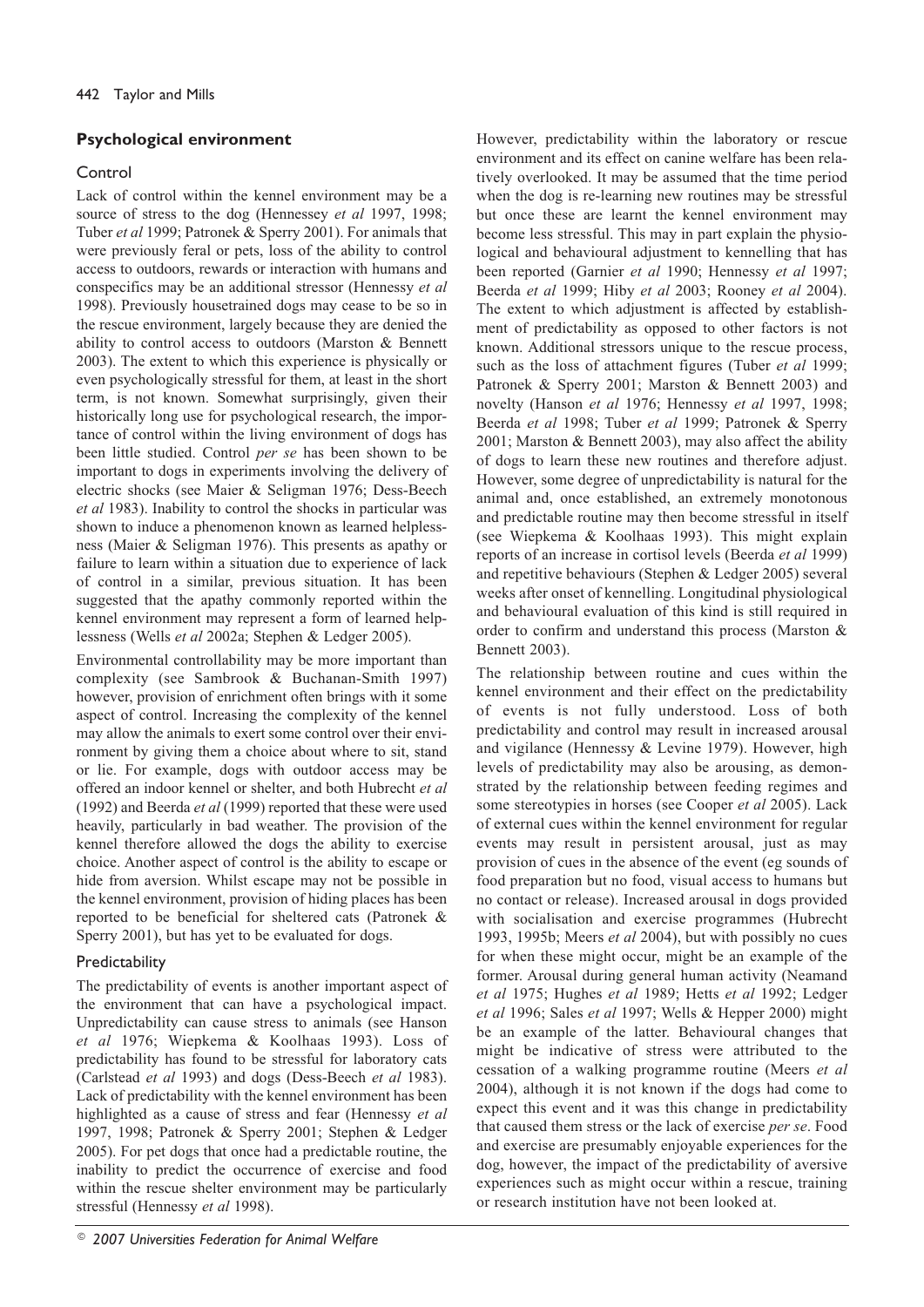#### **Discussion**

Reviews of all aspects of animal welfare research are important because they serve to collate current knowledge and suggest priorities for further work. Previous reviews of the welfare of dogs in kennels (Hubrecht 1995a; Wells 2004b) have only covered a proportion of the various aspects of kennel environment and have been less critical. Critical appraisal of such studies is important, especially given differing views of what constitutes and reflects good or poor welfare. Despite our close association with dogs over many millennia and their continued widespread popularity in a range of contexts, surprisingly little is known about welfare indicators in dogs. This is in direct contrast to other domesticated animals such as those used in farming where the field of animal welfare still retains much of its focus (Hubrecht 1995a). Knowledge of the welfare implications of each aspect of the kennel environment is therefore limited by the choice of measures to reflect the welfare state of the animal. For example, physiological parameters such as plasma cortisol, heart rate and immune function are non-specific and may not reflect emotional state (Fraser 1995; Beerda et al 1997; Clark et al 1997b; Hewson 2003). Reliance on these, such as occurred in the early studies on kennel size led some to suggest that small kennels did not impact on welfare (Newton 1972; Hite et al. 1977; Hughes & Campbell 1990). However, these authors were perhaps defining welfare in terms of physical health (see Hewson 2003) and did not look in detail at the dog's behaviour. This, together with the fact that in most cases the change in kennel size was small, may result in there being, with the exception of the study by Hetts *et al* (1992), less information on the impacts of kennel size on welfare than there appears.

Another concern is the heavy reliance on quantitative measures of behaviour such as activity level to inform conclusions about welfare. Recording whether the dog is sitting, standing or moving, arguably provides little information about their welfare state (Hubrecht 1995a). In addition, because behaviour is often an adaptive response to the environment it is also very difficult, if not senseless, to suggest at what point a certain percentage of sitting reflects poor physical or mental health (Barnett & Hemsworth 1990). It may be possible to compare time budgets with conspecifics in more naturalistic settings (Hetts 1991). However, it is more problematic to do this for domesticated animals, not only because of environmental differences, but also because selection may have altered them behaviourally and psychologically from their wild counterparts (Hubrecht 1995a). The differences in lifestyle within and between populations of feral and domestic dogs also limit the ability to make a valid comparison (Hubrecht 1995a; Veasey et al 1996). Therefore conclusions about the impacts of both kennel size (Neamand et al 1975; Hite et al 1977; Campbell et al 1988; Hughes et al 1989) and enrichment techniques (Wells & Hepper 1998, 2000; Wells et al 2002b; Wells 2004b; Graham et al 2005a,b) based on these measures may be premature. The quality of behavioural states such as

playing, fighting, stereotyping and behavioural events such as paw lifting and growling, are perhaps more valid welfare indicators, although the same concerns still apply. Nonetheless, the development of more sophisticated welfare measures is urgently required if we are to measure more subtle, positive changes in well-being that might occur as a consequence of changes in environment.

Studies have also suffered from the lack of within-dog, single manipulations of each aspect of the kennel. This is particularly evident in the studies of the physical and social environment, since many involved manipulation of both indoor and outdoor, size and group housing (Clark et al 1991; Hetts et al 1992; Hubrecht et al 1992; Mertens & Unshelm 1996; Beerda et al 1999). Perhaps because of this, the differences in welfare were greatest within these studies, but do not help inform priorities for increasing the capacity and complexity of the physical environment when such wholesale environmental changes are not possible. Similarly, some studies made comparisons across institutions (eg Hubrecht et al 1992; Mertens & Unshelm 1996), which reduces confidence that the differences in the behaviour observed were due to the environmental differences and not other, institutional, managerial or dog-based factors. In particular, these two studies were concerned with the intra-specific social environment, which is unfortunate since this leaves only the study by Hetts et al (1992) as a within-dog, within-institution study of this variable. Nevertheless, all three studies suggest that group housing can have significant, beneficial effects on behaviour and therefore possibly welfare. However, more work needs to be done on the management of risks of aggression and disease transmission in these situations. Factors within the studies to date suggest that risk of aggression may depend on the size of the enclosure, the number of dogs in the enclosure, the turnover of the dogs, the sex, age, temperament and breed of the dogs and competition for food, but controlled studies are warranted. Of particular interest is whether group size or rate of dog turnover is more important in reducing aggression and what size of group should dogs be held in (Hubrecht 1995a).

An additional problem relates to experiences such as exercise and socialisation for which there is growing evidence that they might not have any beneficial effect on the dog's behaviour at other times (eg Hubrecht 1993). What do we conclude about the importance of provision of these experiences if the welfare of the dog appears unchanged when returned to the kennel? Does this mean that welfare should be measured across various time points or include the assessment of the provision of needs in addition to the outcome? There are methodologies for the determination of important needs (eg comparisons with free-living counterparts and preference tests, see Hetts 1991). However, both of which have been little used for dogs (Hubrecht 1995a) and as a result, dilemmas of this sort will continue to occur.

The use of toys in kennelled dogs needs to be more fully evaluated in order to maximise their effective use, not just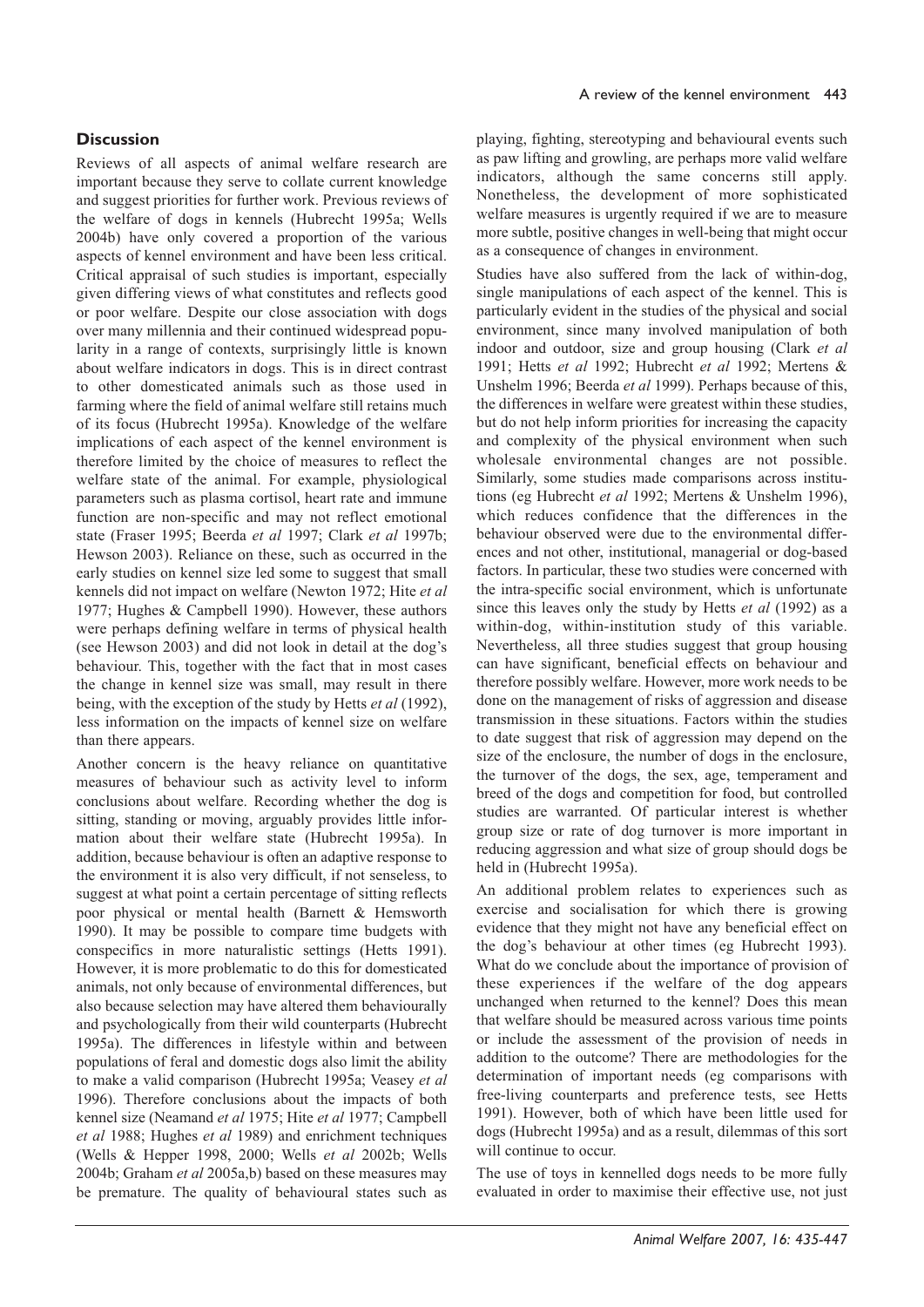by looking at the context in which it is presented and the age and breed of dog it is intended for, but the type of 'toy' itself. Many studies appear to be relatively short term and it is essential that proper controls for a novelty effect are in place. It may be that food-related, chewable items are more biologically relevant and therefore more universally attractive. It is interesting that carnivores and primates are often given toy items whereas rodents are often given substrate items which can stimulate a range of behaviours, not just play (De Monte & Le Pape 1997). This may stem from both a practical and anthropomorphic point of view. The effect of provision of substrate-type items may be more effective at occupying the time of kennelled dogs but have yet to be reported. In fact, failure to look at stimuli that may have more relevance to dogs than ourselves such as olfaction and hearing has perhaps caused us to overlook the impact of these within the kennel situation (Hubrecht 2002). Overstimulation, by the visual presence of visitors and other caged dogs, noise levels and strong artificial or dog-related odours, may be just as stressful to this species as understimulation in the physical and social sense.

In various studies it has been suggested that the environmental manipulation may indirectly increase adoption rates, thereby affecting the dogs' welfare in the long term (Wells & Hepper 2000; Wells et al 2002b; Wells 2004a; Graham et al 2005a). These hypotheses were based on an increase in behaviours that a survey of members of the public reported to find attractive in dogs in kennels (not barking, at the front of kennel, with a toy; Wells & Hepper 1992; Wells 1996) and an increase in adoption rates when toys were placed in kennels and beds were placed near front (Wells & Hepper 2000). However, this increase was in relation to the previous year and it has not been reported by how much adoption rates can fluctuate yearly. The contention that provision of pleasant aromas (Graham et al 2005a) and music (Wells et al 2002b) may increase adoption rates by making the environment more pleasant is based on an observation that those people that purchased a dog spent more time looking at it (Wells & Hepper 2001). However, this study involved only three purchases and it is not known if the relationship is causal. Clearly more direct evidence of an influence on adoption rates by either influencing the behaviour of the dogs or the visitors is required if such enrichment techniques are to be implemented on the basis of increasing adoption rates alone.

This review has focused primarily on kennel-related factors that impact on the welfare of dogs in these environments. However, dog-related factors can also affect adjustment to kennelling and the reaction to components within it. Dogbased factors include the sex, age, breed, background and temperament of the dog. Perhaps surprisingly, there has not been much focus until recently on these factors, although evidence for their importance can be found in the literature reviewed here and elsewhere. A comprehensive review of such factors is beyond the scope of this paper, but such factors should not be overlooked. For example, there was evidence for the effects of age on toy use and effects of sex

on aggression in group housing. Within laboratory animals these factors are much less variable than they are in rescue shelters (Anon 2004), which may have an impact on evaluating effects of manipulations in these environments. For dogs that are placed into kennels from another environment the novelty of the new kennel may be an additional source of psychological stress for the animal. This will obviously be affected by the animal's temperament and its previous experience. The latter might explain more rapid physiological adjustment to kennelling in dogs that have had prior experience (Hiby et al 2003; Rooney et al 2004) and suggests a method to help manage this potential problem. The stress induced by the novelty of the environment may also be alleviated through other simple techniques such as the provision of DAP in new environment, as already discussed (Tod et al 2005).

## Conclusion

There is growing evidence of the welfare implications of multiple changes to the kennel environment such as outdoor, grouped, large enclosures and provision of humandirected exercise and socialisation. However, in the absence of single variable studies, the relative effects of these are not known, which can be problematic when large scale changes to a housing system cannot be made. Studies of the welfare of dogs in kennels have suffered not only from this oversight, but on the use of physiological and quantitative measures that may, at worst be irrelevant and at best, crude indicators of (poor) welfare. A range of aspects of the kennel environment have yet to be studied in any detail including the effect of over-stimulation of the visual, olfactory and auditory senses, and lack of control and predictability in the environment. It is unfortunate that the environment of an animal which was the first to be domesticated and with which we have arguably the strongest relationship has been so poorly studied, especially when we appreciate how much they may have given to humans.

## **Acknowledgements**

This paper formed part of a wider review of approaches to the assessment of welfare and quality of life in kennelled dogs commissioned by the Dogs Trust and we are indebted to them for their support of this work. The first author was supported by the charity to undertake these reviews. We would also like to thank members of the Dogs Trust 'quality of life working party' for their support and comments; Jon Bowen, John Bradshaw, Keith Butt, Rachel Casey, Philip Daubeny, Paul DeVile, Sarah Heath, Andrew Higgins, Chris Laurence, Matthew Leach, Sam Lindley, David Main, Joe Mayhew, Rose McIlrath, Dirk Pfeiffer, Jacqueline Reid, Irene Rochlitz, Marian Scott, Jacqueline Stephen, Natalie Waran, Deborah Wells and Lesley Wiseman-Orr.

#### **References**

Adams GJ and Johnson KG 1994 Behavioural responses to barking and other auditory stimuli during night-time sleeping and waking in the domestic dog, Canis familiaris. Applied Animal Behaviour Science 39: 151-162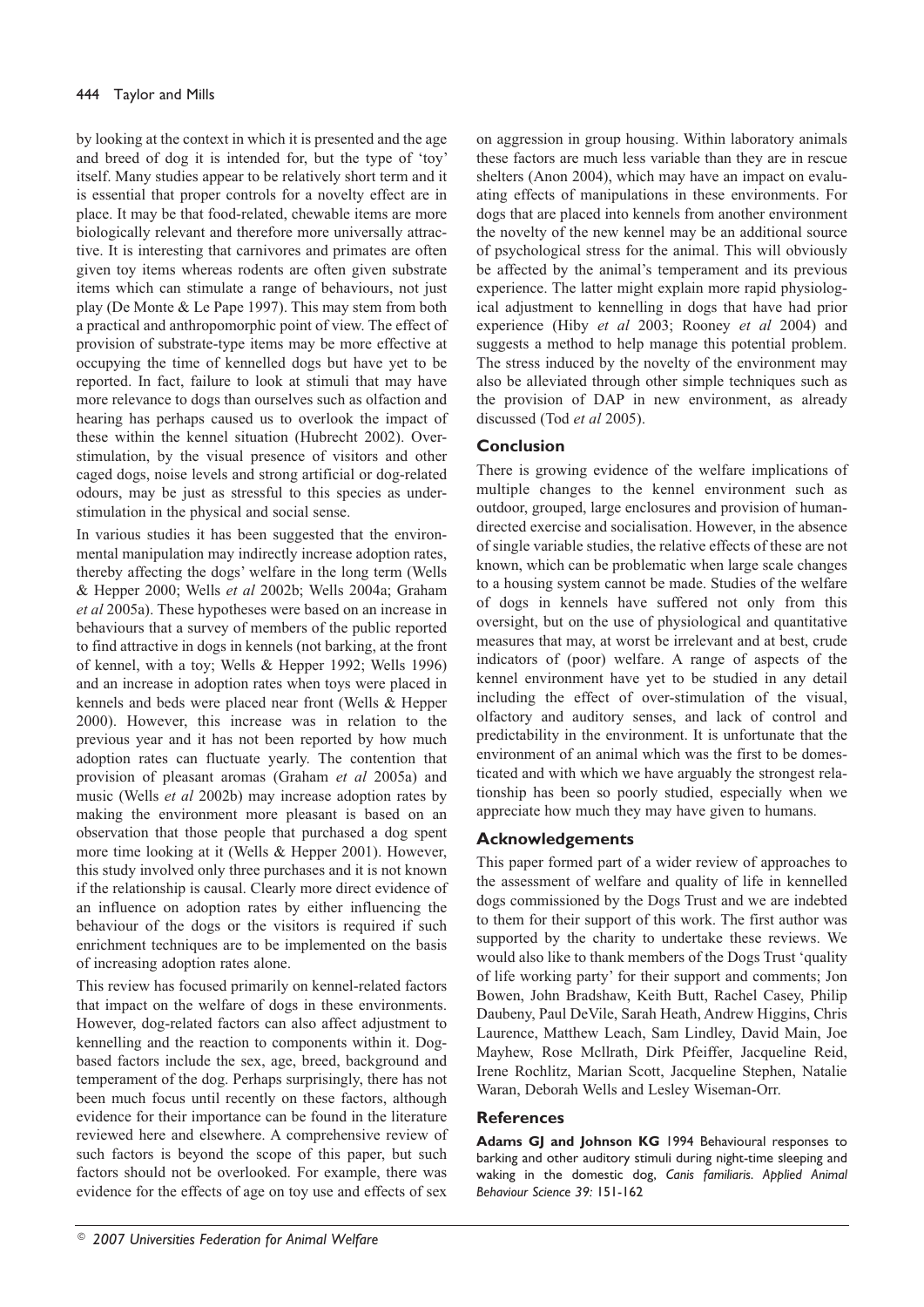Anderson G and Marinier S 1997 The effect of food and restricted exercise on behaviour problems in dogs. In: Mills DS, Heath SE and Harrington LJ (eds) Proceedings of the 1st International Conference on Veterinary Behavioural Medicine pp 183-Universities Federation for 186. Animal Welfare: Wheathampstead, Hertfordshire, UK

Anon 2004 Refining dog husbandry and care: Eight report of the BVAAWF/FRAME/RSPCA/UFAW Joint Working Group on Refinement. Laboratory Animals 38 (1)

Barnett JL and Hemsworth PH 1990 The validity of physiological and behavioural measures of animal welfare. Applied Animal Behaviour Science 25: 177-187

Bebak J and Beck AM 1993 The effect of cage size on play and aggression between dogs in purpose-bred beagles. Laboratory Animal Science 43: 457-459

Beerda B, Schilder MBH, van Hooff JARAM and De Vries HW 1997 Manifestations of chronic and acute stress in dogs. Applied Animal Behaviour Science 52: 307-319

Beerda B, Schilder MBH, Van Hooff JA, De Vries HW and Mol JA 1998 Behavioural, saliva cortisol and heart rate responses to different types of stimuli in dogs. Applied Animal Behaviour Science 58: 365-381

Beerda B, Schilder MBH, Van Hooff JARAM, De Vries HW and Mol JA 1999 Chronic stress in dogs subjected to social and spatial restriction I: Behavioural responses. Physiology and Behaviour 66: 233-242

Boitani L, Francisci F, Ciucci P and Andreoli G 1995 Population biology and ecology of feral dogs in central Italy. In: Serpell J (ed) The Domestic Dog: its Evolution, Behaviour and Interactions with People pp 217-244. Cambridge University Press: Cambridge, UK

Boxall J, Heath S, Bate S and Brautigam J 2004 Modern concepts of socialisation for dogs: implications for their behaviour, welfare and use in scientific procedures. Alternatives to Laboratory Animals 32(2): 81-93

Broom DM 1991 Animal welfare: concepts and measurement. Journal of Animal Science 69: 4167-4175

Bruno RL 2004 Overcrowding and its behavioural consequences. In: Heath S and Osella C (eds) Proceedings of the 10th European Congress on Companion Animal Behavioural Medicine pp 99-101. 22-23 October 2004, Cremona, Italy

Campbell SA, Hughes HC, Griffin HE, Landi MS and Mallon FM 1988 Some effects of limited exercise on purposebred beagles. American Journal of Veterinary Research 49: 1298-1301 Carlstead K, Brown JL and Strawn W 1993 Behavioural and physiological correlates of stress in laboratory cats. Applied Animal Behaviour Science 38: 143-158

Chamove AS 1989 Environmental enrichment: a review. Animal Technology 40: 155-178

Clark JD, Culpin J and Armstrong RB 1991 Influence of type of enclosure on exercise fitness of dogs. American Journal of Veterinary Research 52: 1024-1028

Clark JD, Rager DR, Crowell-Davis S and Evans DL 1997a Housing and exercise of dogs: effects on behaviour, immune function and cortisol concentration. Laboratory Animal Science 47: 500-510

Clark JD, Rager DR and Calpin JP 1997b Animal wellbeing IV: specific assessment criteria. Laboratory Animal Science 47: 586-597 Cooper JJ, McCall N, Johnson S and Davidson HPB 2005 The short term effects of increasing meal frequency on stereotypic behaviour of stabled horses. Applied Animal Behaviour Science 90: 351-364

Crespo S 2001 The occurrence and effects of stress in kennelled dogs- a review paper. In: Proceedings of the 10th International Society for Anthrozoology Annual Conference. 2-4 August 2001, University of California, Davis, USA

De Luca AM and Kranda KC 1992 Environmental enrichment in a large animal facility. Laboratory Animal 21: 38-44

De Monte M and Le Pape G 1997 Behavioural effects of cage enrichment in single-caged adult cats. Animal Welfare 6: 53-66

DeNapoli JS, Dodman NH, Shuster L, Rand WM and Gross KL 2000 Effects of dietary protein content and tryptophan supplementation on dominance aggression, territorial aggression and hyperactivity in dogs. Journal of the American Veterinary Medical Association 217: 504-508

Dess-Beech N, Linwich D, Patterson J and Overmier J 1983 Immediate and proactive effects of controllability and predictability on plasma cortisol response to shocks in dogs. Behavioural Neuroscience 97: 1005-1013

Dodman NH, Reisner I, Shuster L, Rand W, Luescher UA, Robinson I and Houpt KA 1996 Effect of dietary protein content on behaviour in dogs. Journal of the American Veterinary Medical Association 208: 376-379

Eisele PH 2001 A practical dog bed for environmental enrichment for geriatric beagles with applications for puppies and other small dogs. Contemporary Topics in Laboratory Animal Science 40: 36-38

Engeland WC, Miller P and Gann DS 1990 Pituitary-adrenal adrenomedullary responses to noise in awake dogs. American Journal of Physiology 258: 672-677

Feddersen-Petersen DU 2001 'Normal aggressive behaviour' in domestic dogs. In: Proceedings of the 10th International Society for Anthrozoology Annual Conference. 2-4 August 2001, University of California, Davis, USA

Feldhaus RA 1980 A resting platform for dog pens. Laboratory Animal Science 30: 714-715

Fox MW 1978 The Dog: its domestication and behaviour. Garland STPM Press: London, UK

Fraser D 1995 Science, values and animal welfare: exploring the inextricable connection. Animal Welfare 4: 103-117

Fuller JL and Clark LD 1966 Effects of rearing with specific stimuli upon post-isolation behaviour in dogs. Journal of Comparative and Physiological Psychology 61: 258-263

Garnier F, Benoit E, Virat M, Ochoa R and Delatour P 1990 Adrenal cortisol response in clinically normal dogs before and after adaptation to a housing environment. Laboratory Animal 24: 40-43

Gaultier E, Bonnafous L, Bougrat L, Lafont C and Pageat P 2005 Comparison of the efficacy of a synthetic dog-appeasing pheromone with clomipramine for the treatment of separationrelated disorders in dogs. The Veterinary Record 156: 533-538

Goodwin D, Bradshaw JWS and Wickens SM 1996 Paedomorphosis affects agonistic visual signals of domestic dogs. Animal Behaviour 53: 297-304

Graham L, Wells DL and Hepper PG 2005a The influence of olfactory stimulation on the behaviour of dogs housed in a rescue shelter. Applied Animal Behaviour Science 91: 143-153

Graham L, Wells DL and Hepper PG 2005b The influence of visual stimulation on the behaviour of dogs housed in a rescue shelter. Animal Welfare 14: 143-148

Hafen MR 2005 Animal housing and exercise areas. In: Proceedings of the 2005 North American Veterinary Congress pp 418-419. 8-12 January 2005. Orlando, Florida, USA

Hanson JD, Larson ME and Snowdon CT 1976 The effects of control over high intensity noise on plasma cortisol levels in rhesus monkeys. Behavioural Biology 16: 333-340

Hennessy J and Levine S 1979 Stress, arousal and the pituitaryadrenal system: a psychoendocrine model. In: Sprague J and Epstein A (eds) Progress in Psychobiology and Physiological Psychology. Academic Press: New York, USA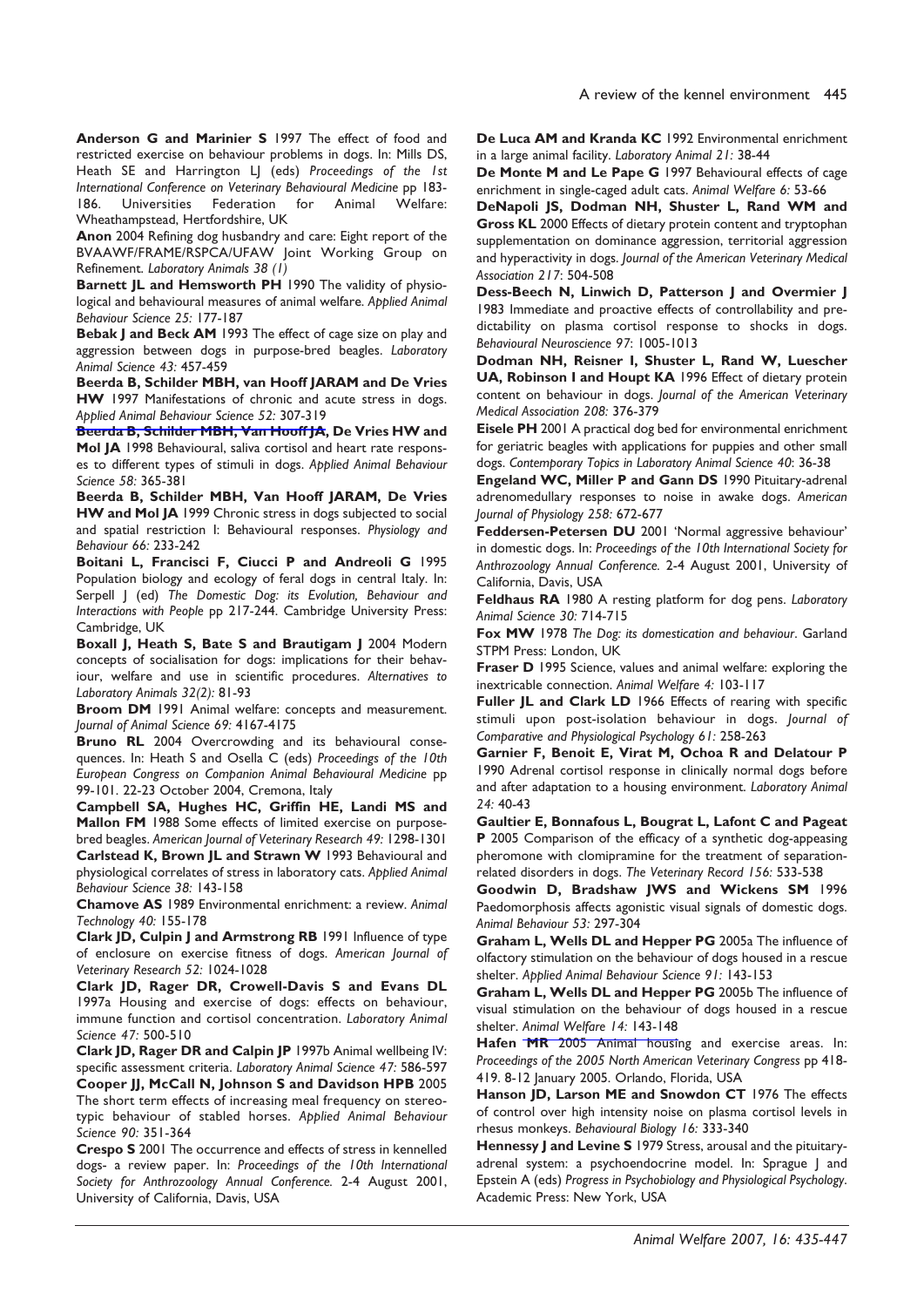Hennessy MB, Davis HN, Williams MT, Mellott C and Douglas CW 1997 Plasma cortisol levels of dogs at a county animal shelter. Physiology and Behaviour 62: 485-490

Hennessy MB, Williams MT, Miller DD, Douglas CW and Voith VL 1998 Influence of male and female petters on plasma cortisol and behaviour: can human interaction reduce the stress of dogs in a public animal shelter? Applied Animal Behaviour Science  $61:63-77$ 

Hennessy MB, Voith VL, Young TL, Hawke JL, Centrone J, McDowell A, Linden F and Davenport G 2002a Exploring human interaction and diet effects on the behaviour of dogs in a public animal shelter. Journal of Applied Animal Welfare Science 5: 253-273

Hennessy MB, Voith VL, Hawke JL, Young TL, Centrone J, McDowell AL, Linden F and Davenport G 2002b Effects of a program of human interaction and alterations in diet composition on activity of the hypothalamic-pituitary-adrenal axis in dogs housed in a public animal shelter. Journal of the American Veterinary Medical Association 221: 65-71

Hetts S 1991 Psychologic well-being: Conceptual issues, behavioural measures and implications for dogs. Veterinary Clinics of North America: Small Animal Practice 21: 369-387

Hetts S, Clark JD, Calpin JP, Arnold CE and Mateo JM 1992 Influence of housing conditions on beagle behaviour. Applied Animal Behaviour Science 34: 137-155

Hetts S, Heinke ML and Estep DQ 2004 Behaviour wellness concepts for general veterinary practice. Journal of the American Veterinary Medical Association 225: 506-513

Hewson CJ 2003 What is animal welfare? Common definitions and their practical consequences. Canadian Veterinary Journal 44: 496-499

Hiby EF, Bradshaw JWS and Rooney NJ 2003 Behavioural and physiological indicators of diminished welfare in the dog. In: Proceedings of the 48th Annual Congress of the British Small Animal Veterinary Association p 613. 7-10 April 2003, Birmingham, UK

Hite M, Hanson HM, Bohidar NR, Conti PA and Maltis PA 1977 Effect of cage size on patterns of activity and health of beagle dogs. Laboratory Animal Science 27: 60-64

HMSO 1989 Codes of practice for the housing and care of animals used in scientific procedures. HMSO: London, UK

Hubrecht RC 1993 A comparison of social and environmental enrichment methods for laboratory housed dogs. Applied Animal Behaviour Science 37: 345-361

Hubrecht RC 1995a The welfare of dogs in human care. In: Serpell J (ed) The Domestic Dog: its Evolution, Behaviour and Interactions with People pp 180-198. Cambridge University Press: Cambridge, UK

Hubrecht RC 1995b Enrichment in puppyhood and its effects on later behaviour of dogs. Laboratory Animal Science 45: 70-75

Hubrecht RC 2002 Comfortable quarters for dogs in research institutions. In: Reinhardt V and Reinhardt A (eds) Comfortable Quarters for Laboratory Animals, 2nd edition pp 56-64. Animal Welfare Institute: Washington DC, USA

Hubrecht RC, Serpell JA and Poole TB 1992 Correlates of pen size and housing conditions on the behaviour of kennelled dogs. Applied Animal Behaviour Science 34: 365-383

Hughes BO and Duncan IJH 1988 The notion of ethological need, models of motivation and animal welfare. Animal Behaviour 36: 1696-1707

Hughes HC and Campbell SA 1990 Effects of primary enclosure size and human contact. In: Mench JA and Krulish L (eds) Proceedings of 1989 Scientists center for animal welfare: canine research environment pp 63-73. 22 June 1990, Bethesda, USA

Hughes HC, Campbell S and Kenney C 1989 The effects of cage size and pair housing on exercise of beagle dogs. Laboratory Animal Science 39: 302-305

Huls WL, Brooks DL and Bean-Knusden D 1991 Response of adult New Zealand white rabbits to enrichment objects and paired housing. Laboratory Animal Science 41: 609-612

Inglis IR, Forkman B and Lazarus J 1997 Free food or earned food? A review and fuzzy model of contra freeloading. Animal Behaviour 53: 1171-1191

Kostarczyk E 1992 The use of dog-human interaction as a reward in instrumental conditioning and its impact on the dogs' cardiac regulation. In: Davis H and Balford D (eds) The inevitable bond - examining scientist- animal interaction pp 109-131. Cambridge University Press: Cambridge, UK

Ledger RA, Hubrecht R and Sales G 1996 The effect of the level of barking on the behaviour of kennelled dogs. In: Proceedings of the 30th International Congress of the International Society for Applied Ethology p 156. 14-17 August 1996, UK

Loveridge GG 1998 Environmentally enriched dog housing. Applied Animal Behaviour Science 59: 101-113

**Lynch JJ and Gantt W 1968 The heart rate component of the** social reflex in dogs: the conditional effects of petting and person. Conditional Reflex 3: 69-80

Maier SF and Seligman MEP 1976 Learned helplessness: Theory and evidence. Journal of Experimental Psychology: General  $105: 3-46$ 

Marston LC and Bennett PC 2003 Re-forging the bondtowards successful canine adoption. Applied Animal Behaviour Science 83: 227-245

Mason G and Mendl M 1997 Do the stereotypies of pigs, chickens and mink reflect adaptive species differences in the control of foraging? Applied Animal Behaviour Science 53: 45-58

Mathias CJ 1991 Management of hypertension by reduction in sympathetic activity. Hypertension 17(3): 69-74

McAfee LM, Mills DS and Cooper JJ 2002 The use of mirrors for the control of stereotypic weaving behaviour in the stabled horse. Applied Animal Behaviour Science 78: 159-173

McMillan FD 1999 Influence of mental states on somatic health in animals. Journal of the American Veterinary Medical Association 214: 1221-1225

Meers L, Normando S, Odberg FO and Bono G 2004 Behavioural responses of adult beagles to interruption in a walking program. In: Heath SE (ed) Proceedings of the 2004 Companion Animal Behaviour Therapy Study Group Study Day pp 41-42. 31 March 2004, Birmingham, UK

Mertens PA and Unshelm J 1996 Effects of group and individual housing on the behaviour of kennelled dogs in animal shelters. Anthrozoos 9: 40-51

Mikkelsen LF and Ottesen JL 2004 Environmental enrichment for dogs. Animal Welfare 13: 250

Milligan SR, Sales GD and Khirnykh K 1993 Sound levels in rooms housing laboratory animals: an uncontrolled daily variable. Physiology and Behaviour 53: 1067-1076

Mills DS and Davenport K 2002 The effect of a neighbouring conspecific versus the use of a mirror for the control of stereotypic weaving behaviour in the stabled horse. Journal of Animal Science 74: 95-101

Mills DS, Ramos D, Gandia Estelles M and Hargrave C 2006 A triple blind placebo controlled investigation into the assessment of the effect of Dog Appeasing Pheromone (DAP) on anxiety related behaviour of problem dogs in the veterinary clinic. Applied Animal Behaviour Science 98: 114-126

Mugford RA 1987 The influences of nutrition on canine behaviour. Journal of Small Animal Practice 28: 1046-1055